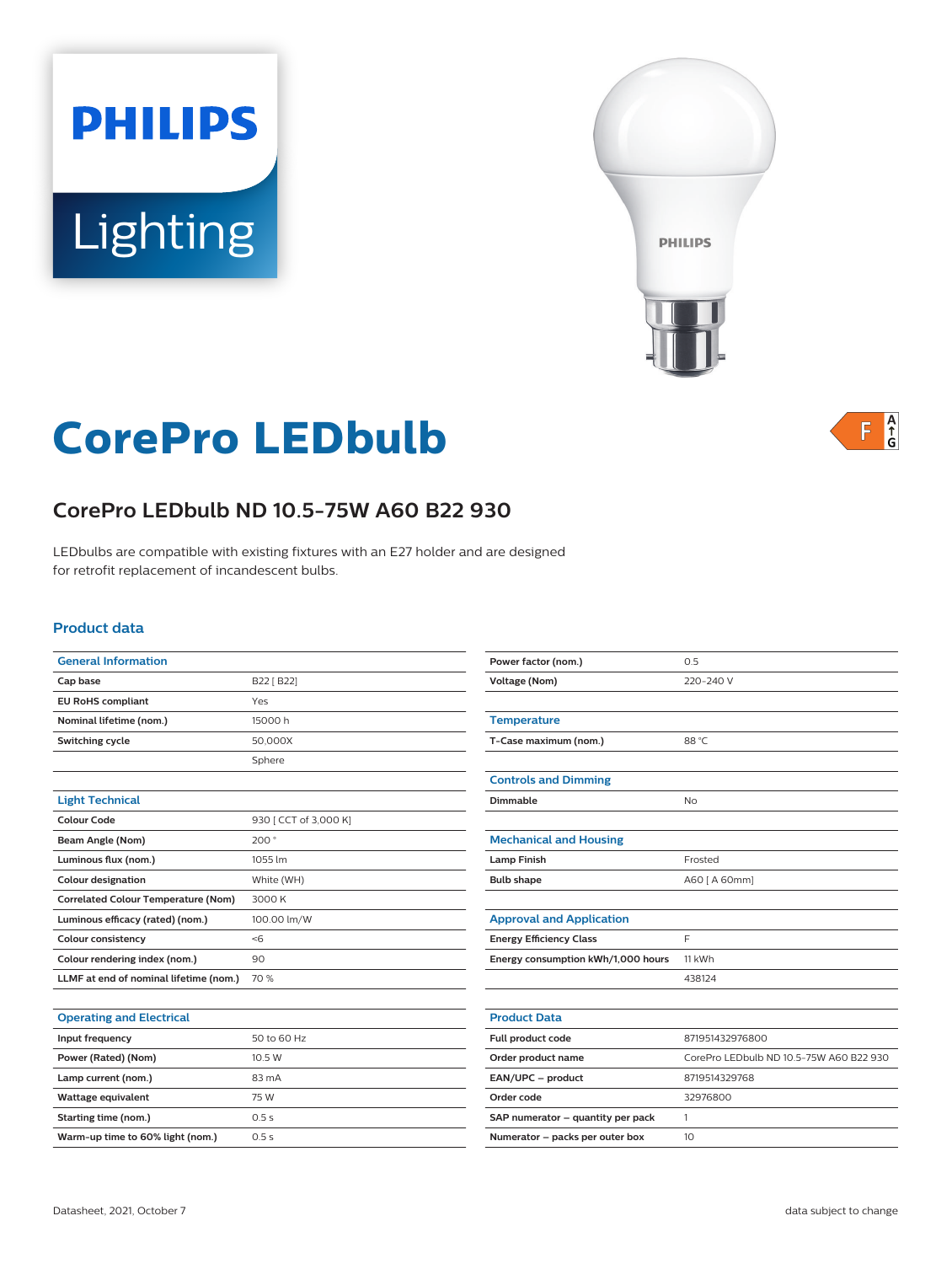## **CorePro LEDbulb**

| <b>SAP material</b>    | 929003003202 |
|------------------------|--------------|
| SAP net weight (piece) | 0.076 kg     |

### **Dimensional drawing**



**Product D C** CorePro LEDbulb ND 10.5-75W A60 B22 930 60 mm 110 mm

**CorePro LEDbulb ND 10.5-75W A60 B22 930**

#### **Photometric data**



|                                                                                                              |                                                                                                                                                                                                                                                                                                                                                                                                             | 1 x 9290030032 10W 3000K                                  |
|--------------------------------------------------------------------------------------------------------------|-------------------------------------------------------------------------------------------------------------------------------------------------------------------------------------------------------------------------------------------------------------------------------------------------------------------------------------------------------------------------------------------------------------|-----------------------------------------------------------|
|                                                                                                              |                                                                                                                                                                                                                                                                                                                                                                                                             | 1 x 100 lm                                                |
|                                                                                                              | Guerra extracta digret<br>$-1$<br>dealers 100<br>-----<br><b>Selection</b><br><b><i><u><u><b>Endlament Burner made</b></u></u></i></b>                                                                                                                                                                                                                                                                      | <b>GCK</b> degree<br>×<br>↽<br>÷<br><b>Longwood Table</b> |
| <b>STATISTICS</b><br>- 22<br>$\sim$<br>was a control of<br><b>Black Street Bldg</b><br><b>COLORADO</b><br>14 | The same and well as<br>2222<br>Ξ<br>∷<br>∷<br>∷<br>∷<br>∷<br>αz<br>====<br>o co<br>٠<br>٠<br>×<br>٠<br>$=$ $=$<br>∷<br>œ<br>Ξ<br>cз<br>$= 5$<br>Ξ<br>==<br><b>CONTRACTOR</b><br>Ξ<br>$-$<br>٠<br>٠<br>۰<br>b.<br>$\sim$<br>-<br>゠゠<br>αz<br>Ξ<br>==<br>œ<br><br>αz<br>Ξ<br>Ξ<br>αz<br>Ξ<br>⋍⋍<br>Ξ<br>Ξ<br>222<br>≕<br>٠<br>×<br>$\sim$<br><br>e s<br>٠<br>∷<br>----<br>c=<br>Ξ<br>Ξ÷<br>з<br>------<br>αz | <b>STATISTICS</b>                                         |

CalcuLuX Photometrics 4.5 Philips Lighting B.V. Page: 1/1

General Uniform Lighting

**LEDbulb CorePro 10,5W A60 B22 930-GUL**

**LEDbulb CorePro 10,5W A60 E27 930 FR-POC**



**LEDbulb CorePro A60 10,5W E27 930 FR-LDD**